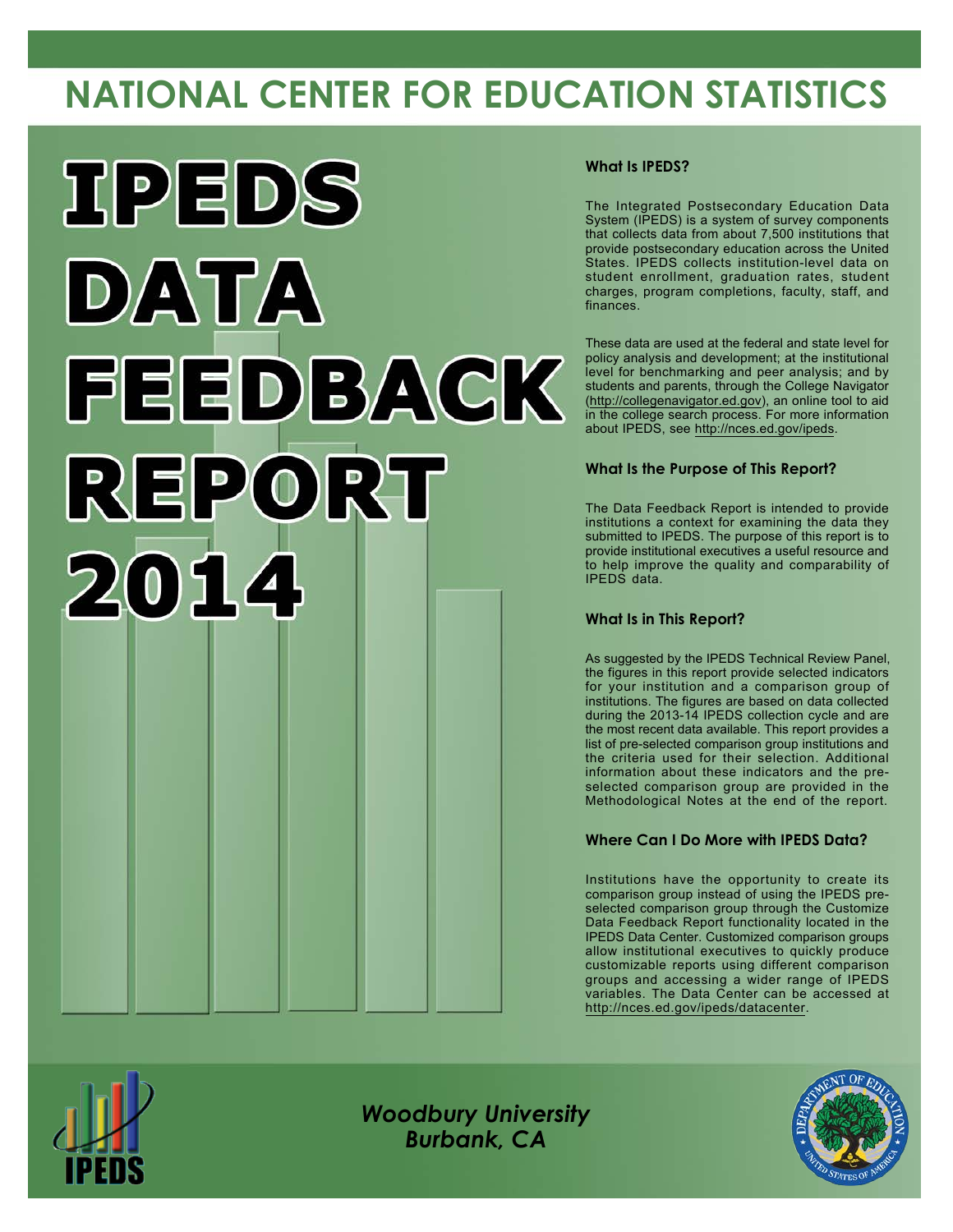### **COMPARISON GROUP**

Comparison group data are included to provide a context for interpreting your institution's statistics. If your institution did not define a Custom Comparison Group for this report by July 15, NCES selected a comparison group for you. (In this case, the characteristics used to define the comparison group appears below.) The Customize Data Feedback Report functionality on the IPEDS Data Center [\(http://nces.ed.gov/ipeds/datacenter/\)](http://nces.ed.gov/ipeds/datacenter/) can be used to reproduce the figures in this report using different peer groups.

Using some of your institution's characteristics, a group of comparison institutions was selected for you. The characteristics include Carnegie Classification of Masters Colleges and Universities (medium programs), private not-for-profit and enrollment of a similar size. This comparison group includes the following 32 institutions:

- Anna Maria College (Paxton, MA)
- Antioch University-Midwest (Yellow Springs, OH)
- Antioch University-Seattle (Seattle, WA)
- Avila University (Kansas City, MO)
- Caldwell University (Caldwell, NJ)
- Carlos Albizu University-Miami (Miami, FL)
- Christian Brothers University (Memphis, TN)
- Columbia College (Columbia, SC)
- Converse College (Spartanburg, SC)
- Cumberland University (Lebanon, TN)
- Dominican University of California (San Rafael, CA)
- Freed-Hardeman University (Henderson, TN)
- Goddard College (Plainfield, VT)
- Heritage University (Toppenish, WA)
- Holy Names University (Oakland, CA)
- Hood College (Frederick, MD)
- John F. Kennedy University (Pleasant Hill, CA)
- Kettering University (Flint, MI)
- Mills College (Oakland, CA)
- Mount Vernon Nazarene University (Mount Vernon, OH)
- New England College (Henniker, NH)
- Notre Dame de Namur University (Belmont, CA)
- Oakland City University (Oakland City, IN)
- Ottawa University-Phoenix (Phoenix, AZ)
- Rosemont College (Rosemont, PA)
- Shorter University-College of Adult & Professional Programs (Marietta, GA)
- Sierra Nevada College (Incline Village, NV)
- Southwestern College (Winfield, KS)
- Union Graduate College (Schenectady, NY)
- University of Saint Mary (Leavenworth, KS)
- Walla Walla University (College Place, WA)
- Wheelock College (Boston, MA)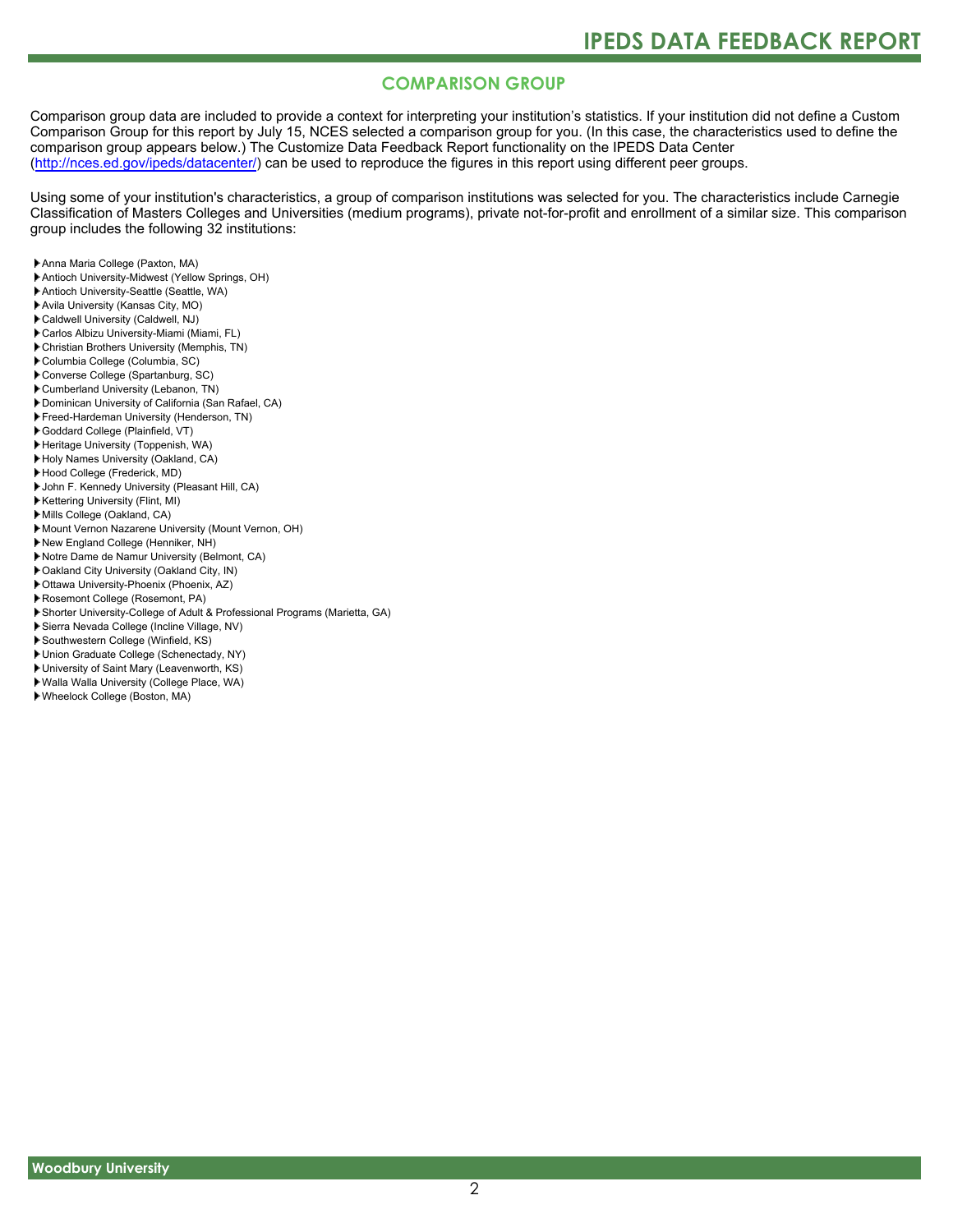



NOTE: For more information about disaggregation of data by race and ethnicity, see the Methodological Notes. Median values for the comparison group will not add to 100%. See "Use of Median Values for Comparison Group" for how median values are determined. N is the number of institutions in the comparison group. SOURCE: U.S. Department of Education, National Center for Education Statistics, Integrated Postsecondary Education Data System (IPEDS): Spring 2014, Fall Enrollment component.

#### **Figure 2. Unduplicated 12-month headcount of all students and of undergraduate students (2012-13), total FTE enrollment (2012-13), and full- and part-time fall enrollment (Fall 2013)**



NOTE: For details on calculating full-time equivalent (FTE) enrollment, see Calculating FTE in the Methodological Notes. Total headcount, FTE, and full- and part-time fall enrollment include both undergraduate and postbaccalaureate students, when applicable. N is the number of institutions in the comparison group.

SOURCE: U.S. Department of Education, National Center for Education Statistics, Integrated Postsecondary Education Data System (IPEDS): Fall 2013, 12-month Enrollment component and Spring 2014, Fall Enrollment component.

#### **Figure 3. Number of degrees awarded, by level: 2012-13**



NOTE: For additional information about postbaccalaureate degree levels, see the Methodology Notes. N is the number of institutions in the comparison group. SOURCE: U.S. Department of Education, National Center for Education Statistics, Integrated Postsecondary Education Data System (IPEDS): Fall 2013, Completions component.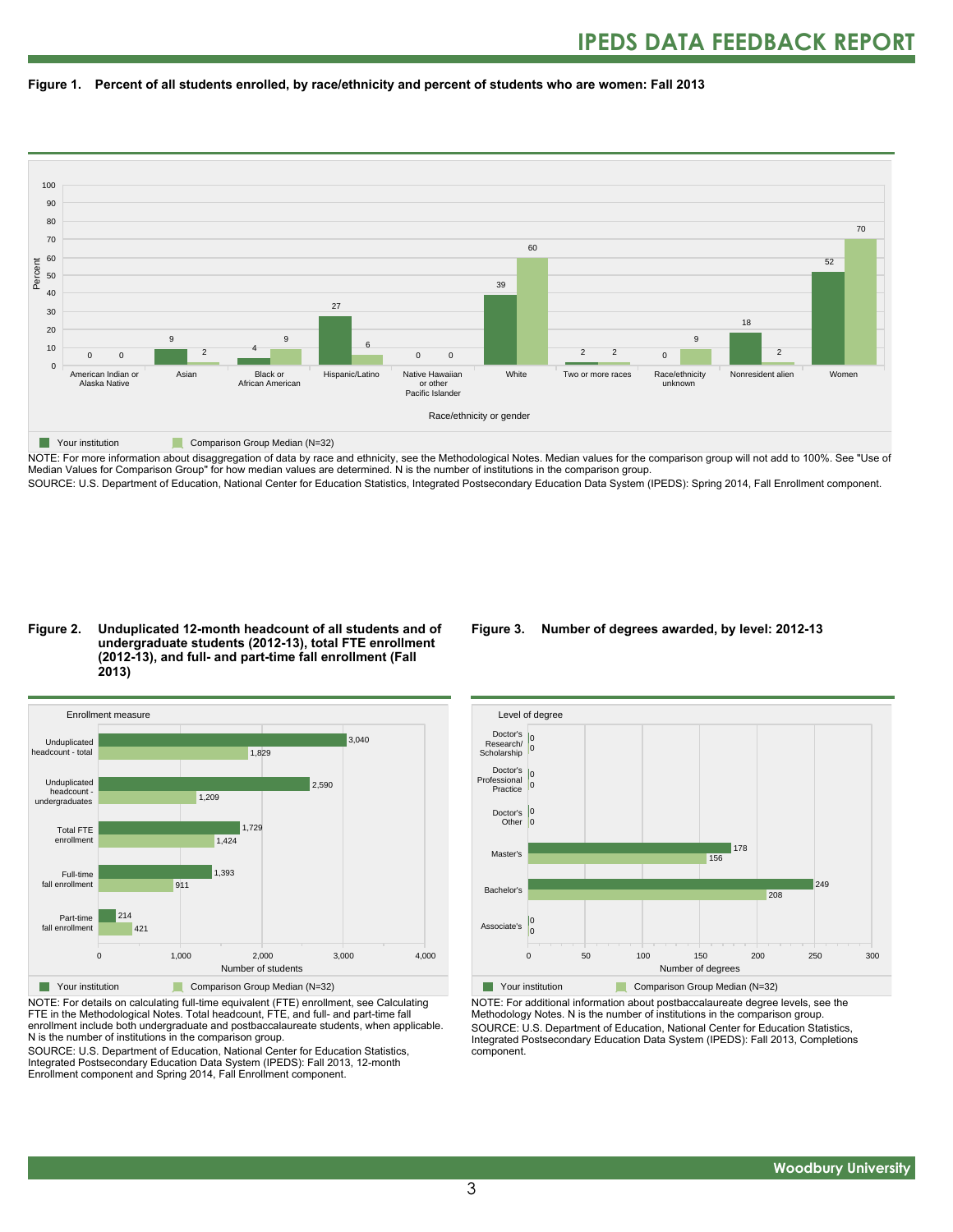### **IPEDS DATA FEEDBACK REPORT**

**Figure 4. Academic year tuition and required fees for full-time, first-time degree/certificate-seeking undergraduates: 2010-11 to 2013-14**



NOTE: The tuition and required fees shown here are the lowest reported from the categories of in-district, in-state, and out-of-state. N is the number of institutions in the comparison group.

SOURCE: U.S. Department of Education, National Center for Education Statistics, Integrated Postsecondary Education Data System (IPEDS): Fall 2013, Institutional Characteristics component.





NOTE: Average net price is for full-time, first-time degree/certificate-seeking undergraduate students and is generated by subtracting the average amount of federal, state/local government, and institutional grant and scholarship aid from the total cost of attendance. Total cost of attendance is the sum of published tuition and required fees, books and supplies, and the average room and board and other expenses. For details, see the Methodological Notes. N is the number of institutions in the comparison group. SOURCE: U.S. Department of Education, National Center for Education Statistics, Integrated Postsecondary Education Data System (IPEDS): Fall 2013, Institutional Characteristics component; Winter 2013-14, Student Financial Aid component.

#### **Figure 6. Percent of full-time, first-time degree/certificate-seeking undergraduate students who received grant or scholarship aid from the federal government, state/local government, or the institution, or loans, by type of aid: 2012-13**



NOTE: Any grant aid above includes grant or scholarship aid from the federal government, state/local government, or the institution. Federal grants includes Pell grants and other federal grants. Any loans includes federal loans and other loans to students. For details on how students are counted for financial aid reporting, see Cohort Determination in the Methodological Notes. N is the number of institutions in the comparison group. SOURCE: U.S. Department of Education, National Center for Education Statistics, Integrated Postsecondary Education Data System (IPEDS): Winter 2013-14, Student Financial Aid component.

#### **Figure 7. Average amounts of grant or scholarship aid from the federal government, state/local government, or the institution, or loans received, by full-time, first-time degree/certificate-seeking undergraduate students, by type of aid: 2012-13**



NOTE: Any grant aid above includes grant or scholarship aid from the federal government, state/local government, or the institution. Federal grants includes Pell grants and other federal grants. Any loans includes federal loans and other loans to students. Average amounts of aid were calculated by dividing the total aid awarded by the total number of recipients in each institution. N is the number of institutions in the comparison group. SOURCE: U.S. Department of Education, National Center for Education Statistics, Integrated Postsecondary Education Data System (IPEDS): Winter 2013-14, Student Financial Aid component.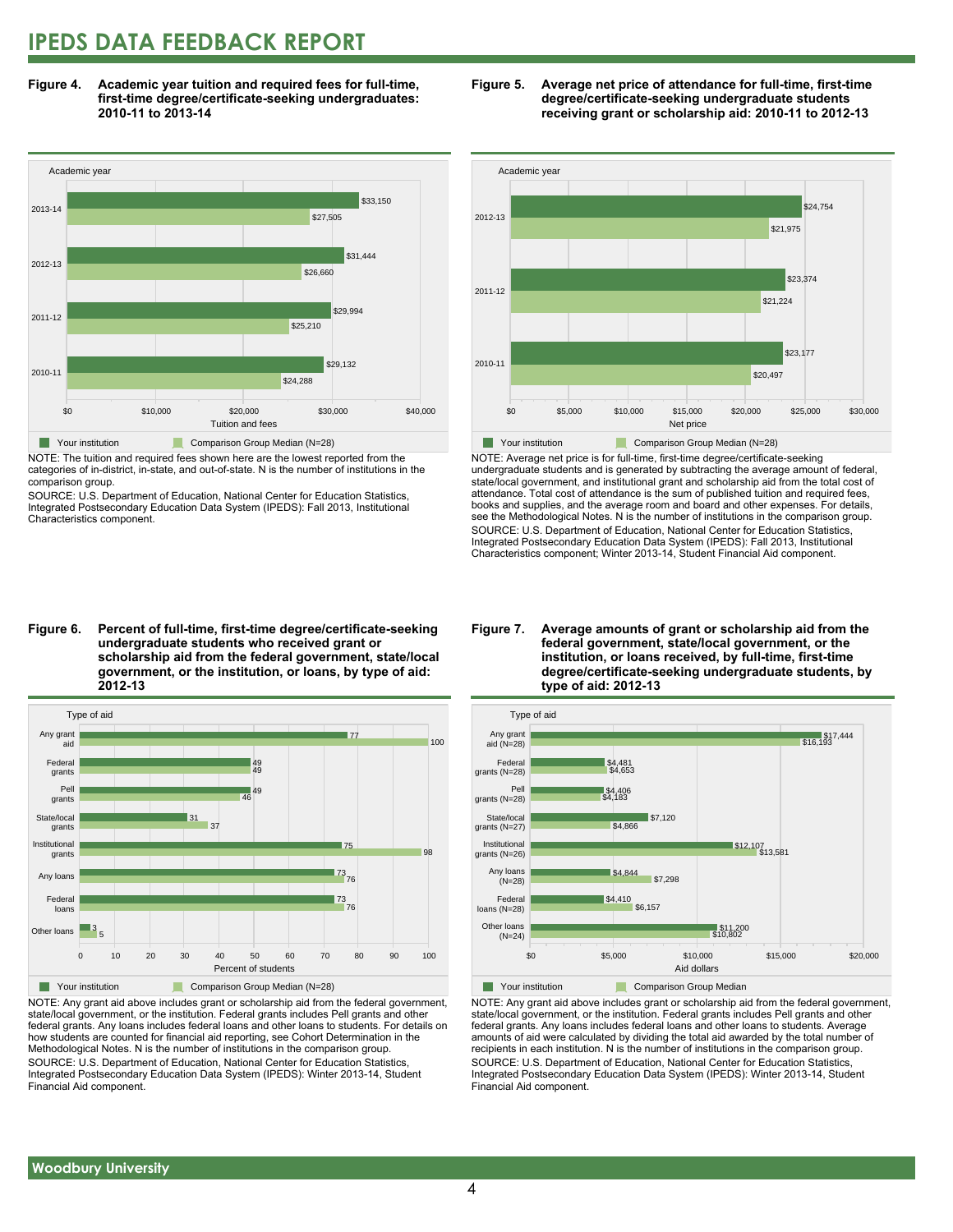## **IPEDS DATA FEEDBACK REPORT**

**Figure 8. Percent of all undergraduates receiving aid by type of aid: 2012-13**

**Figure 9. Average amount of aid received by all undergraduates, by type of aid: 2012-13**



NOTE: Any grant aid above includes grant or scholarship aid from the federal government, state/local government, the institution, or other sources. Federal loans includes only federal loans to students. N is the number of institutions in the comparison group. SOURCE: U.S. Department of Education, National Center for Education Statistics, Integrated Postsecondary Education Data System (IPEDS): Winter 2013-14, Student Financial Aid component.



NOTE: Any grant aid above includes grant or scholarship aid from the federal government, state/local government, the institution, or other sources. Federal loans includes federal loans to students. Average amounts of aid were calculated by dividing the total aid awarded by the total number of recipients in each institution. N is the number of institutions in the comparison group.

SOURCE: U.S. Department of Education, National Center for Education Statistics, Integrated Postsecondary Education Data System (IPEDS): Winter 2013-14, Student Financial Aid component.

#### **Figure 10. Graduation rate and transfer-out rate (2007 cohort); graduation rate cohort as a percent of total entering students and retention rates of first-time students (Fall 2013)**



NOTE: Graduation rate cohort includes all full-time, first-time degree/certificate-seeking undergraduate students. Entering class includes all students coming to the institution for the first time. Only institutions with a mission to prepare students to transfer are required to report transfers out. Graduation and transfer-out rates are the Student Right-to-Know rates. Retention rates are measured from the fall of first enrollment to the following fall. 4 yr institutions report retention rates for students seeking a bachelor's degree. Median values for the comparison group will not add to 100%. N is the number of institutions in the comparison group.

SOURCE: U.S. Department of Education, National Center for Education Statistics, Integrated Postsecondary Education Data System (IPEDS): Winter 2013-14, Graduation Rates component and Spring 2014, Fall Enrollment component.

#### **Figure 11. Bachelor's degree graduation rates of full-time, first-time degree/certificate-seeking undergraduates within 4 years, 6 years, and 8 years: 2005 cohort**



NOTE: The 6-year graduation rate is the Student Right-to-Know (SRK) rate; the 4- and 8 year rates are calculated using the same methodology. For details, see the Methodological Notes. N is the number of institutions in the comparison group. SOURCE: U.S. Department of Education, National Center for Education Statistics, Integrated Postsecondary Education Data System (IPEDS): Winter 2013-14, 200% Graduation Rates component.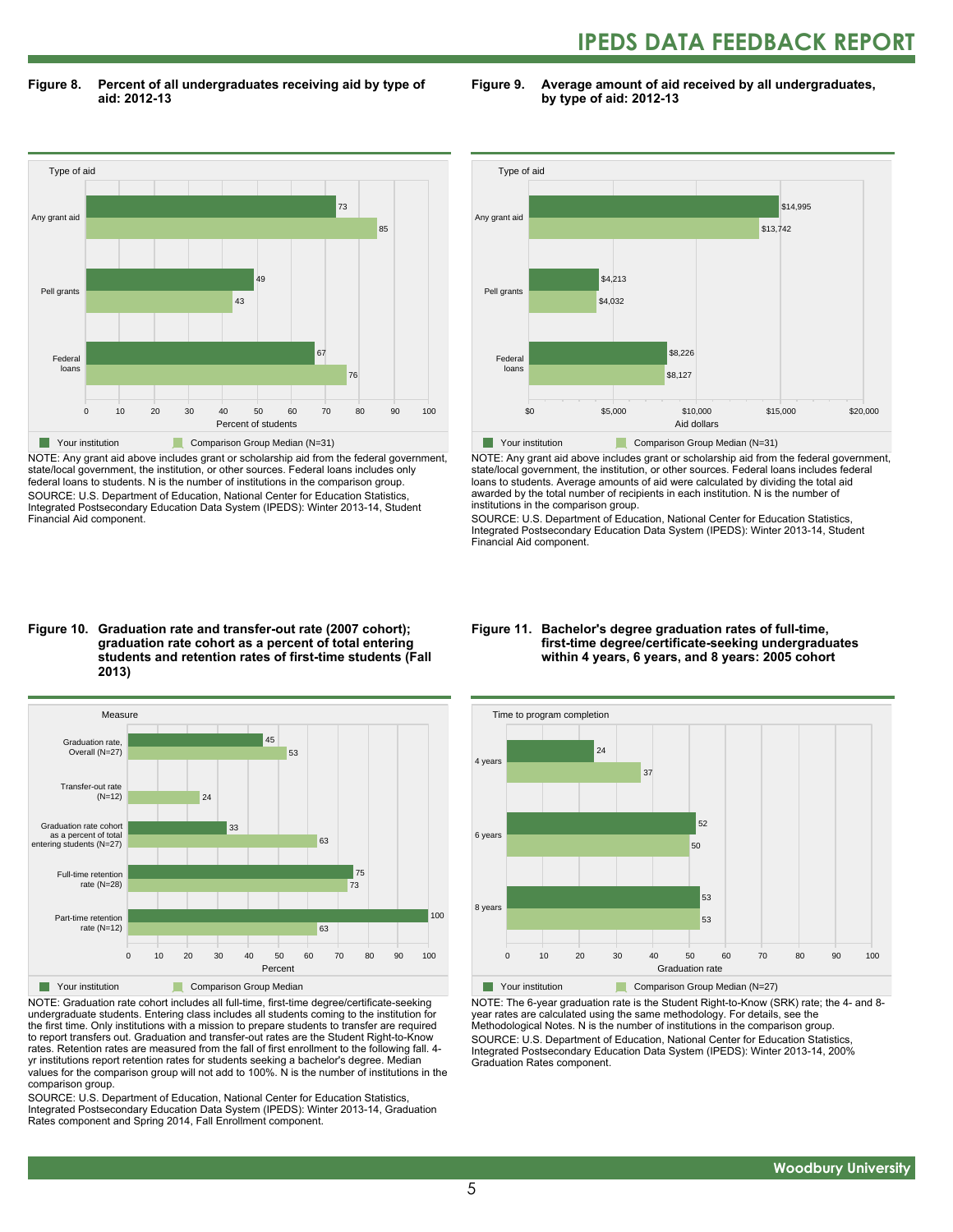### **IPEDS DATA FEEDBACK REPORT**

**Figure 12. Full-time equivalent staff, by occupational category: Fall 2013**



NOTE: Graduate assistants are not included. For calculation details, see the Methodological Notes. N is the number of institutions in the comparison group. SOURCE: U.S. Department of Education, National Center for Education Statistics, Integrated Postsecondary Education Data System (IPEDS): Spring 2014, Human Resources component.





NOTE: Average salaries of full-time instructional non-medical staff equated to 9-month contracts was calculated by multiplying the average monthly salary by 9. The average monthly salary was calculated by dividing the total salary outlays by the total number of months covered by staff on 9, 10, 11 and 12-month contracts.

SOURCE: U.S. Department of Education, National Center for Education Statistics, Integrated Postsecondary Education Data System (IPEDS): Spring 2014, Human Resources component.

#### **Figure 14. Percent distribution of core revenues, by source: Fiscal year 2013**



NOTE: The comparison group median is based on those members of the comparison group that report finance data using the same accounting standards as the comparison institution. For a detailed definition of core revenues, see the Methodological Notes. N is the number of institutions in the comparison group.

SOURCE: U.S. Department of Education, National Center for Education Statistics, Integrated Postsecondary Education Data System (IPEDS): Spring 2014, Finance component.

#### **Figure 15. Core expenses per FTE enrollment, by function: Fiscal year 2013**



NOTE: Expenses per full-time equivalent (FTE) enrollment, particularly instruction, may be inflated because finance data includes all core expenses while FTE reflects credit activity only. For details on calculating FTE enrollment and a detailed definition of core expenses, see the Methodological Notes. N is the number of institutions in the comparison group. SOURCE: U.S. Department of Education, National Center for Education Statistics, Integrated Postsecondary Education Data System (IPEDS): Fall 2013, 12-month Enrollment component and Spring 2014, Finance component.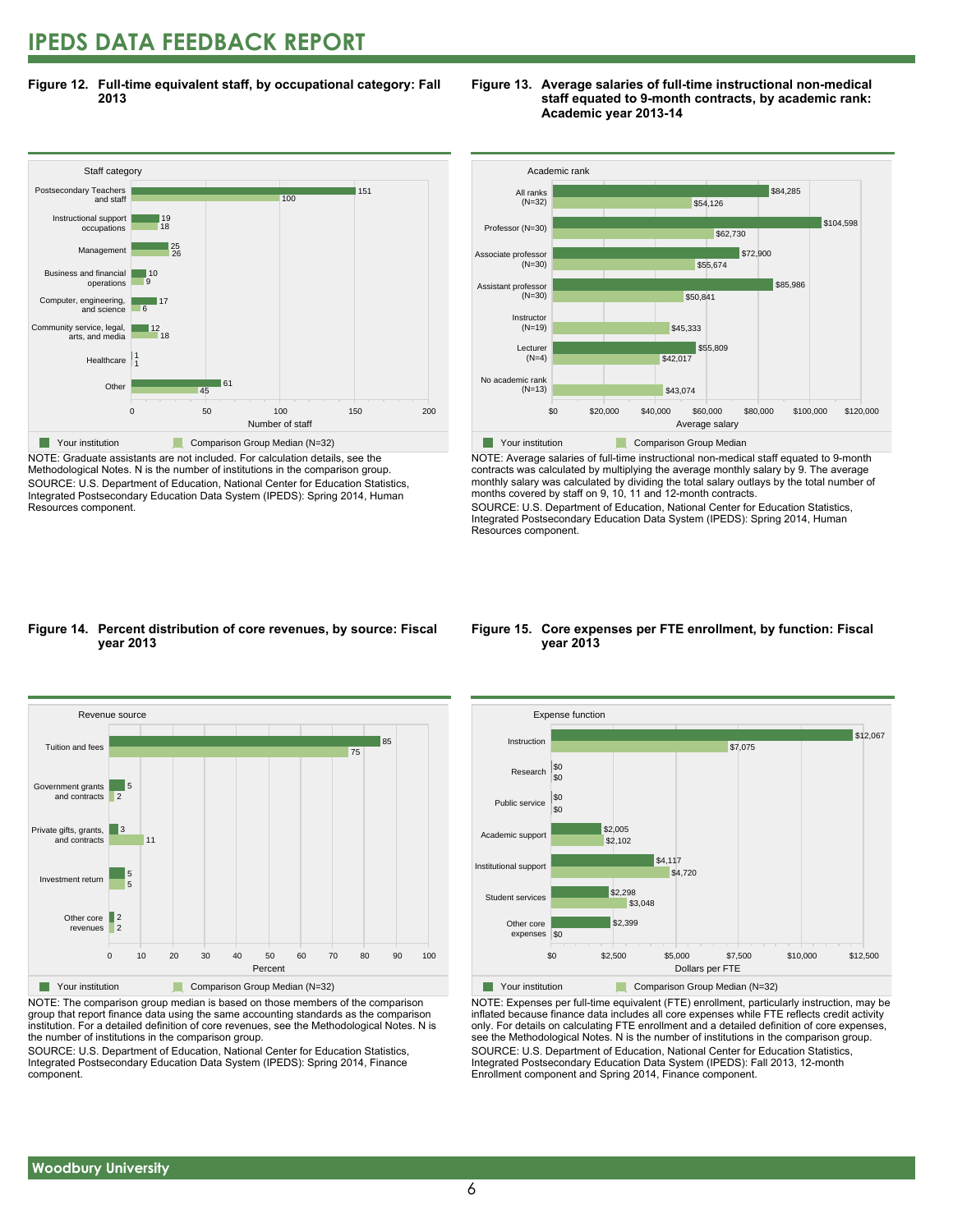#### **METHODOLOGICAL NOTES**

#### **Overview**

This report is based on data supplied by institutions to IPEDS during the 2013-14 data collection year. Response rates exceeded 99% for most surveys. Detailed response tables are included in IPEDS First Look reports, which can be found at [http://nces.ed.gov/pubsearch/getpubcats.asp?sid=010.](http://nces.ed.gov/pubsearch/getpubcats.asp?sid=010)

#### **Use of Median Values for Comparison Group**

The value for the comparison institution is compared to the median value for the comparison group for each statistic included in the figure. If more than one statistic is presented in a figure, the median values are determined separately for each indicator or statistic. Medians are not reported for comparison groups with fewer than three values. Where percentage distributions are presented, median values may not add to 100%. The IPEDS Data Center provides access to all of the data used to create the figures included in this report.

#### **Missing Statistics**

If a statistic is not reported for your institution, the omission indicates that the statistic is not relevant to your institution and the data were not collected. Not all notes may be applicable to your report.

#### **Use of Imputed Data**

All IPEDS data are subject to imputation for total (institutional) and partial (item) nonresponse. If necessary, imputed values were used to prepare your report.

#### **Data Confidentiality**

IPEDS data are not collected under a pledge of confidentiality.

#### **Disaggregation of Data by Race/Ethnicity**

When applicable, some statistics are disaggregated by race/ethnicity. Data disaggregated by race/ethnicity have been reported using the 1997 Office of Management and Budget categories. Detailed information about the race/ethnicity categories can be found at <http://nces.ed.gov/ipeds/reic/resource.asp>.

#### **Cohort Determination for Reporting Student Financial Aid and Graduation Rates**

Student cohorts for reporting Student Financial Aid and Graduation Rates data are based on the reporting type of the institution. For institutions that report based on an academic year (those operating on standard academic terms), student counts and cohorts are based on fall term data. Student counts and cohorts for program reporters (those that do not operate on standard academic terms) are based on unduplicated counts of students enrolled during a full 12-month period.

#### **Description of Statistics Used in the Figures**

#### *Admissions and Test Score Data*

Admissions and test score data are presented only for institutions that do not have an open admission policy, and apply to first-time, degree/certificate-seeking undergraduate students only. Applicants include only those students who fulfilled all requirements for consideration for admission and who were notified of one of the following actions: admission, non-admission, placement on a wait list, or application withdrawn (by applicant or institution). Admitted applicants (admissions) include wait-listed students who were subsequently offered admission. Early decision, early action, and students who began studies during the summer prior to the fall reporting period are included. Institutions report test scores only if they are required for admission.

#### *Average Institutional Net Price*

Average net price is calculated for full-time, first-time degree/certificateseeking undergraduates who were awarded grant or scholarship aid from the federal government, state/local government, or the institution anytime during the full aid year. For public institutions, this includes only students who paid the in-state or in-district tuition rate. Other sources of grant aid are excluded. Average net price is generated by subtracting the average amount of federal, state/local government, and institutional grant and scholarship aid from the total cost of attendance. Total cost of attendance is the sum of published tuition and required fees, books and supplies, and the average room and board and other expenses.

For the purpose of the IPEDS reporting, aid received refers to financial aid that was awarded to, and accepted by, a student. This amount may differ from the aid amount that is disbursed to a student.

#### *Core Revenues*

Core revenues for public institutions reporting under GASB standards include tuition and fees; state and local appropriations; government grants and contracts; private gifts, grants, and contracts; sales and services of educational activities; investment income; other operating and nonoperating sources; and other revenues and additions (federal and capital appropriations and grants and additions to permanent endowments). Core revenues for private, not-for-profit institutions (and a small number of public institutions) reporting under FASB standards include tuition and fees; government appropriations (federal, state, and local); government grants and contracts; private gifts, grants, and contracts (including contributions from affiliated entities); investment return; sales and services of educational activities; and other sources. Core revenues for private, forprofit institutions reporting under FASB standards include tuition and fees; government appropriations, grants, and contracts (federal, state, and local); private grants and contracts; investment income; sales and services of educational activities; and other sources. At degree-granting institutions, core revenues exclude revenues from auxiliary enterprises (e.g., bookstores, dormitories), hospitals, and independent operations. Nondegree-granting institutions do no report revenue from auxiliary enterprises in a separate category. These amounts may be included in the core revenues from other sources.

#### *Core Expenses*

Core expenses include expenses for instruction, research, public service, academic support, institutional support, student services, scholarships and fellowships (net of discounts and allowances), and other expenses. Expenses for operation and maintenance of plant, depreciation, and interest are allocated to each of the other functions. Core expenses at degree-granting institutions exclude expenses for auxiliary enterprises (e.g., bookstores, dormitories), hospitals, and independent operations. Nondegree-granting institutions do not report expenses for auxiliary enterprises in a separate category. These amounts may be included in the core expenses as other expenses.